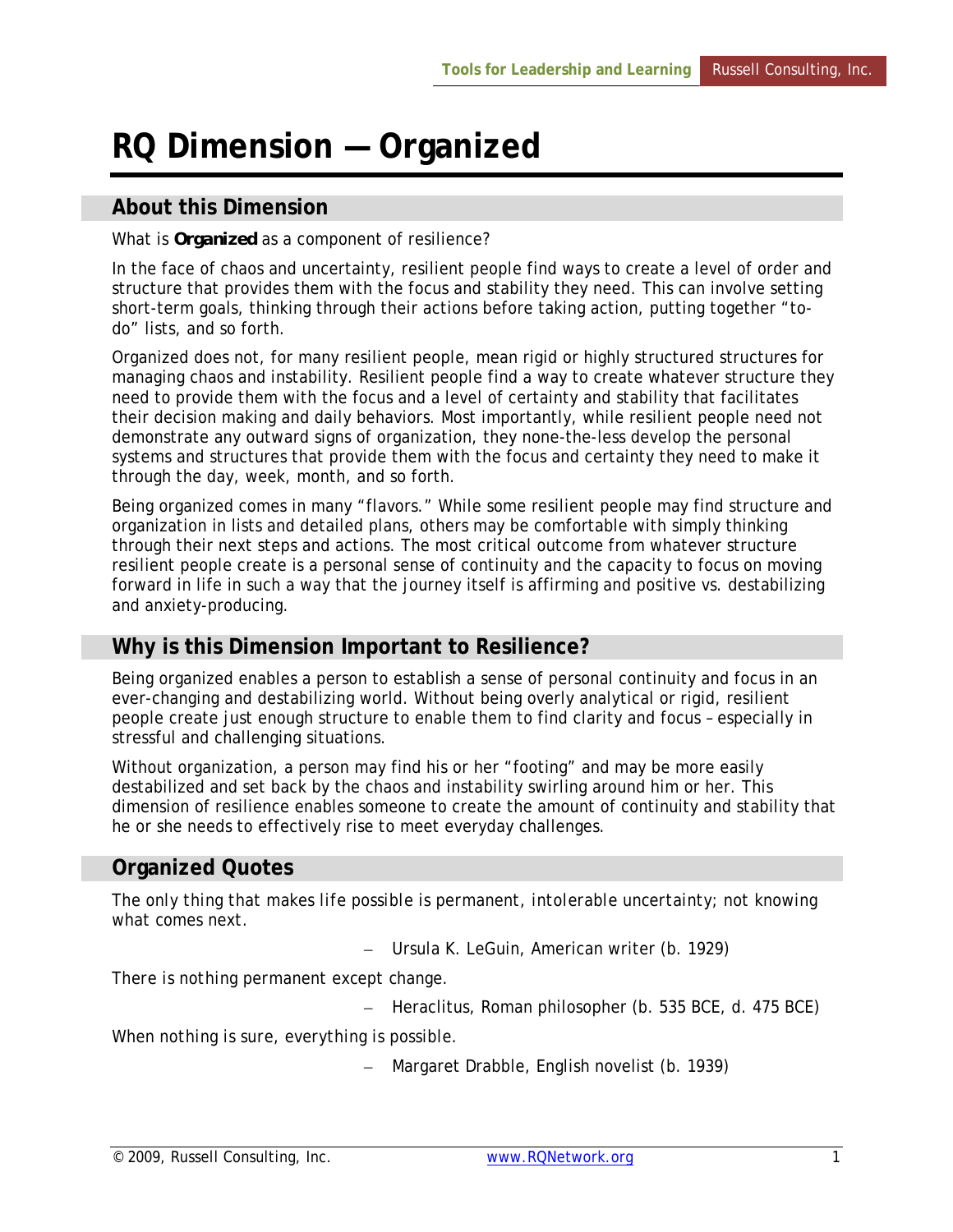*Science is organized knowledge. Wisdom is organized life.* 

– Immanuel Kant, German philosopher (b. 1724, d. 1804)

*Plan your progress carefully; hour-by hour, day-by-day, month-by-month. Organized activity and maintained enthusiasm are the wellsprings of your power.* 

– Paul J. Meyer, American businessman, author

*PLANNING VS REACTING: How organized are you? Could your life be called a ballet or is it a hockey game (or a pin-ball machine)? However, even in a hockey game, good hockey players learn to skate to where the puck WILL BE.* 

– Anonymous

*The trouble with organizing a thing is that pretty soon folks get to paying more attention to the organization than to what they're organized for.* 

> – Laura Ingalls Wilder, American pioneer author (b. 1867, d. 1957)

*Never leave that till tomorrow which you can do today.* 

– Benjamin Franklin, American statesman, politician, diplomat (b. 1706, d. 1790)

## **Strategies for Developing the Organized Dimension**

Being organized is a very individualized quality. One person's perfect solution to being organized (e.g. utilizing Outlook's "To Do" list function) might be anathema to the next person. As a result, each person needs to first discover the level of organization that he or she needs to find the desired level of stability in a sea of change/volatility. With a greater self-awareness of their need for organization and structure, individuals can then explore personal strategies for creating this level of organization in their life.

Some ideas to encourage people to strengthen their organized dimension include:

On a personal, one-on-one basis . . .

- Encourage the person to self-assess his or her need for order, structure, and organization. Have the person consider such questions as:
	- o *To what extent do things feel chaotic, "out of control," or overwhelming for you now?*
	- o *How much structure and organization do you need to feel comfortable with the way things are now?*
	- o *To what extent do you need certainty and predictability in your life and schedule?*
	- o *What personal structures/systems are you using now to bring organization and order to your life? How effective are these structures/systems?*
- Ask the person to identify three changes that he or she could make in his or her life right now that would help him or her bring a more desirable level of order, structure, and organization to his or her life.